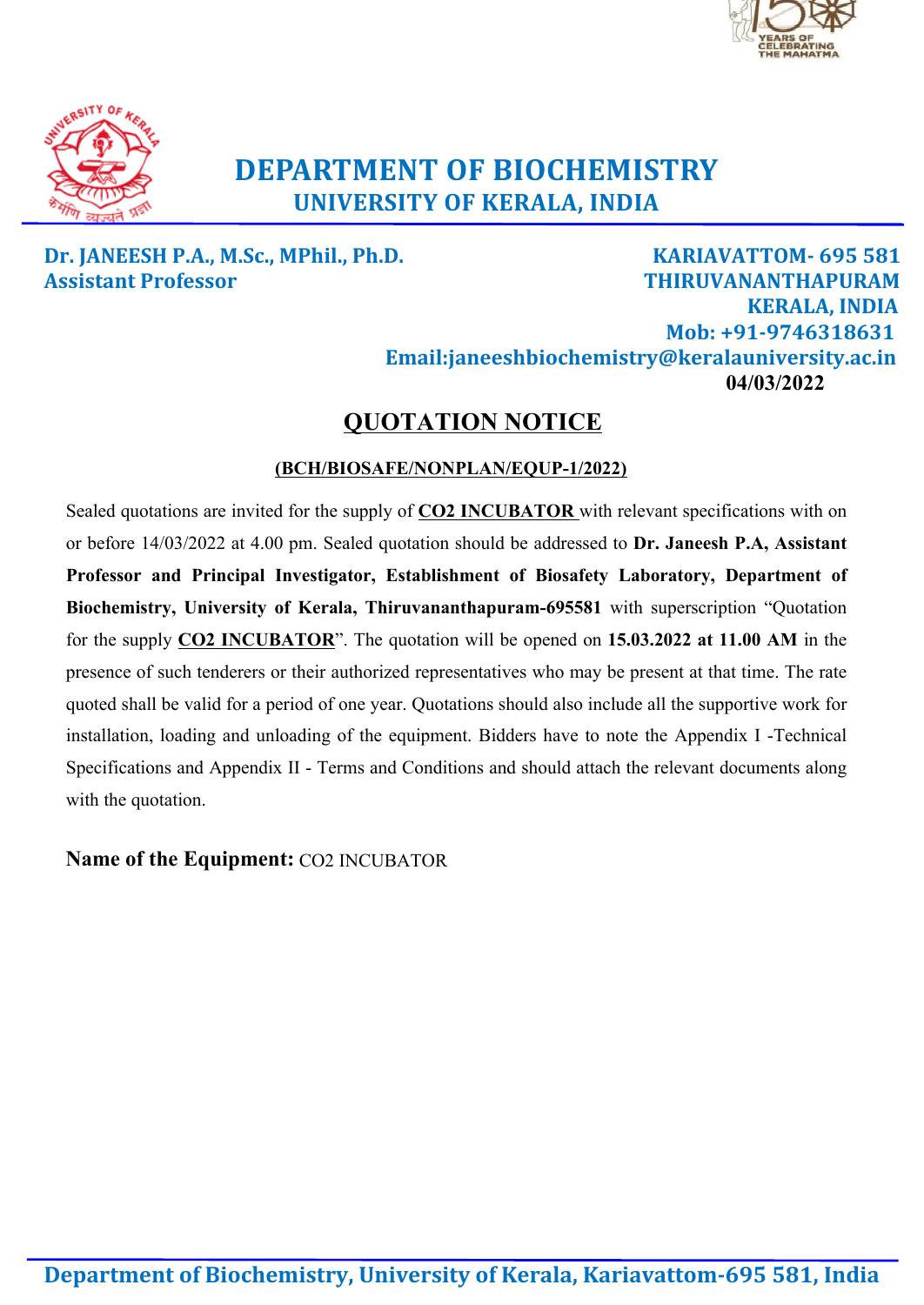# **APPENDIX I- TECHNICAL SPECIFICATIONS**

# **SPECIFICATION DETAILS**

- 
- Chamber capacity will be 180 Ltrs or More<br>• Polished stainless steel interior chamber is designed with coved corners to simplify cleaning.
- Removable humidity pan
- Direct heat Chamber- In-chamber fan gently distributes air throughout the chamber ensuring homogeneous conditions.
- Sturdy stainless steel shelves and supports can be removed without tools.
- On demand 140°C overnight (14 hours) sterilization cycle simplifies cleaning and eliminates the need for separate autoclaving and reassembly of components. • Instrument should be having features of effectively eliminates bacteria, mold, yeast, and
- mycoplasmas from internal surfaces.
- Temperature range should be Ambient  $+5^{\circ}$ C to  $50^{\circ}$ C.
- Over temperature setability: 0.1°C.
- Relative humidity will be  $\leq 90\%$  at 37°C
- Humidity pan capacity will be 3 ltrs.
- CO2 Concentration Range: 0 to 20 %
- Co2 Control accuracy: 0.1°C.
- Readability & Setability: 0.1%
- Access Port:1.3" (3.3cm) with removable silicone plug with filter
- Shelving system: 4 Nos, Maximum up to 15 nos.
- Capacity of shelf: 23 kg per shelf
- 
- Instrument should be having at least one RTD sensor for over temperature protection. In-Chamber ISO Class 5 HEPA air filtration continuously filters the entire chamber
- 
- volume every 60 seconds.<br>
Should be having in chamber Air circulating fan.<br>
Instrument should be reaches ISO Class 5 air quality in 5 minutes after door opening.<br>
Should be having Continuous protection by minimizing abilit
- settle on interior surfaces.<br>
 IR (infrared) CO2 sensor for monitoring when humidity and temperature are less
- predictable.
- 
- 
- Instrument should be having Dual temperature probes for over temperature protection.<br>• Optional rH display for monitoring humidity levels to prevent "dry-outs.<br>• Easy- to-use, alphanumeric LED display. Flexible, intuitiv that includes process and alarm status messages.<br>• Configurable audible on/off, access code, tracking low and high alarms
- 
- Certifications: UL, cUL, CE (International Certifications).
- Warranty: 3 Years warranty with preventive maintains every 3 months during the warranty periode.
- Vendor should be having service facility at Kerala, Service center address to be furnished. Should be provided 47 ltrs CO2 cylinder and suitable Double Stage Regulator
-